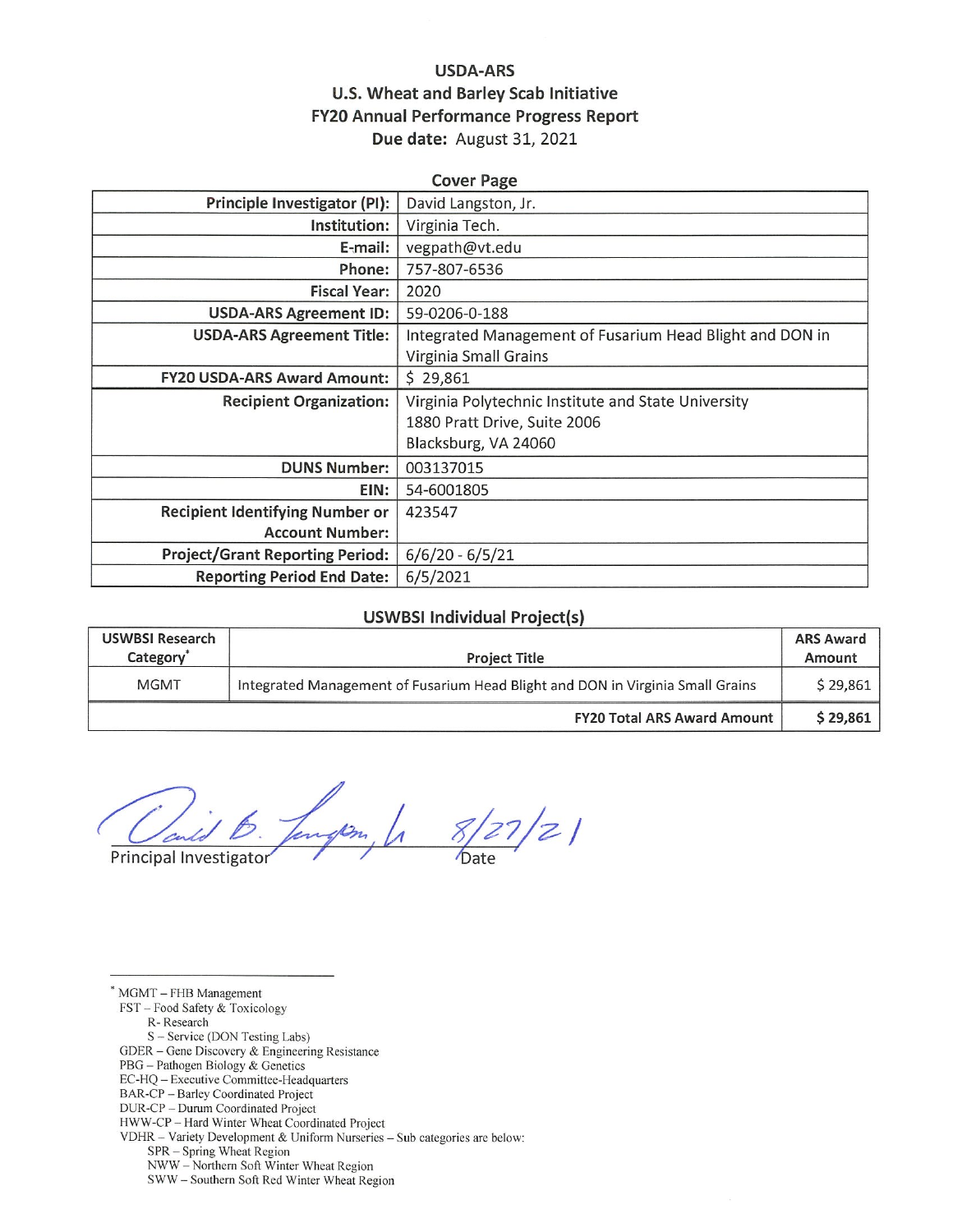## **Project 1:** *Integrated Management of Fusarium Head Blight and DON in Virginia Small Grains*

### **1. What are the major goals and objectives of the research project?**

The specific objectives correspond to those of the FHB Management Coordinate Project which are to: 1) evaluate the integrated effects of fungicide treatment and genetic resistance on FHB and DON, with emphasis on a new fungicide, Miravis Ace®; and 2) compare the efficacy of Miravis Ace when applied at heading or at anthesis to that of standard anthesis application of Prosaro® or Caramba®.

**2. What was accomplished under these goals or objectives?** *(For each major goal/objective, address these three items below.)*

### **a) What were the major activities?**

Four field trials (2 wheat and 2 barley) were conducted in southeast Virginia in 2020 utilizing the protocols outlined in the FHB Management Coordinated Project. One wheat trial included four varieties varying in FHB/DON resistance (Shirley, Hilliard, Liberty 5658 and Agrimaxx 463) and the second trial focused on application timings of the new fungicide Miravis Ace for control of FHB/DON in susceptible variety Shirley. Of the two barley trial, one evaluated the effect of fungicide across four barley varieties (Flavia, Violette, VA16M‐81 and VA16M‐84) and the other barley trial evaluated fungicide and fungicide timing on the susceptible variety 'Thoroughbred'. Inoculation occurred after the Feekes 10.5.1 fungicide treatment on wheat and after the Feekes 10.5 fungicide treatment on barley. Foliar disease and FHB severity were evaluated in early‐mid May. Conditions were relatively favorable for FHB infection and DON development in some but not all trials. The trials were harvested in June, and yield, test weight, and *Fusarium* damaged kernels (FDK) were assessed. Grain samples were submitted to the Virginia Tech DON testing lab, and DON concentrations were determined for samples from all trials.

#### **b) What were the significant results?**

In the wheat fungicide x variety trial, DON was significantly reduced by Miravis Ace and Miravis Ace + tebuconazole treatments in 'Shirley' compared to untreated plots. In 'Hilliard', only Miravis Ace applied at Feeks 10.5.1 significantly reduced DON compared to the untreated. All fungicide treatments reduced DON compared to untreated plots in 'Liberty'. DON levels were low in the wheat variety 'Agrimaxx 463' with no observed benefit of fungicide treatments. In the barley fungicide x variety trial, DON reduction was observed in Miravis Ace applied at Feekes 10.3, 10.5 and when Miravis Ace was applied in a tank mix with tebuconazole at Feeks 10.5 with tebuconazole applied alone 4‐6 days later compared to untreated plots. In 'VA168M‐ 81', only Miravis Ace applied alone at Feekes 10.5 and in combination with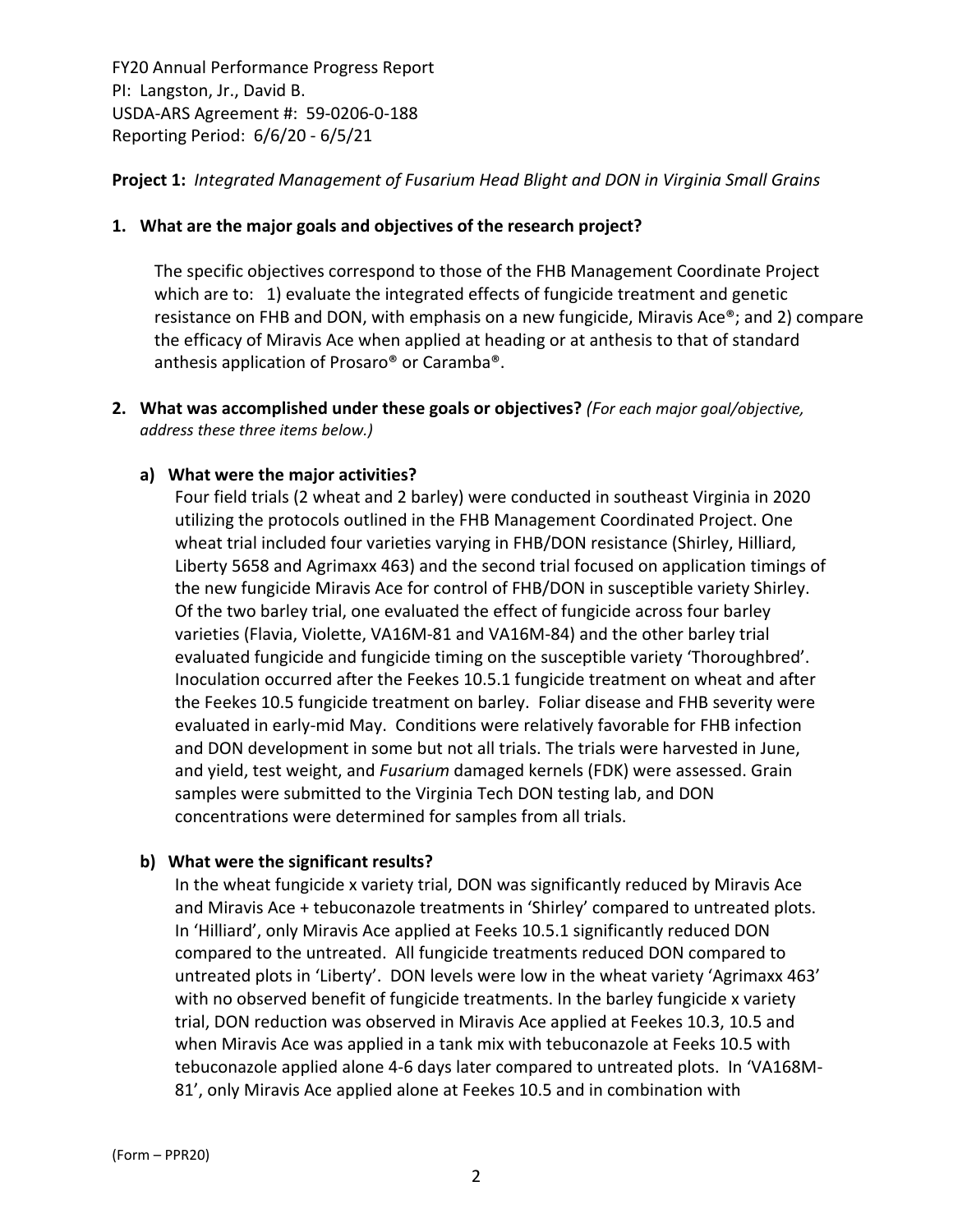> tebuconazole at Feekes 10.5 and 4 ‐6 days later reduced DON below the untreated plots. All fungicide treatments reduced DON below untreated plots in 'VA168M‐84'. DON levels were low in the barley variety 'Violetta' with no observed benefit of fungicide treatments.

## **c) List key outcomes or other achievements.**

The key outcome of this project was that continued efficacy data for the Miravis Ace was generated. The Miravis Ace generally reduced DON levels regardless of timing in both barley and wheat trials. In addition, Miravis Ace was more consistent in reducing DON levels and FHB than Prosaro. This is an important result for making recommendations to wheat producers for economical and effective management of FHB and DON.

**3. Was this research impacted by the COVID‐19 pandemic (i.e. university shutdowns and/or restrictions, reduced or lack of support personnel, etc.)? If yes, please explain how this research was impacted or is continuing to be impacted.**

No.

### **4. What opportunities for training and professional development has the project provided?**

A PhD student, Navjot Kaur, assisted with this project. She conducted all disease ratings and helped to analyze and summarize data.

#### **5. How have the results been disseminated to communities of interest?**

Results were presented at crop production meetings and crop consultant in‐service trainings, and recommendations are being used by producers.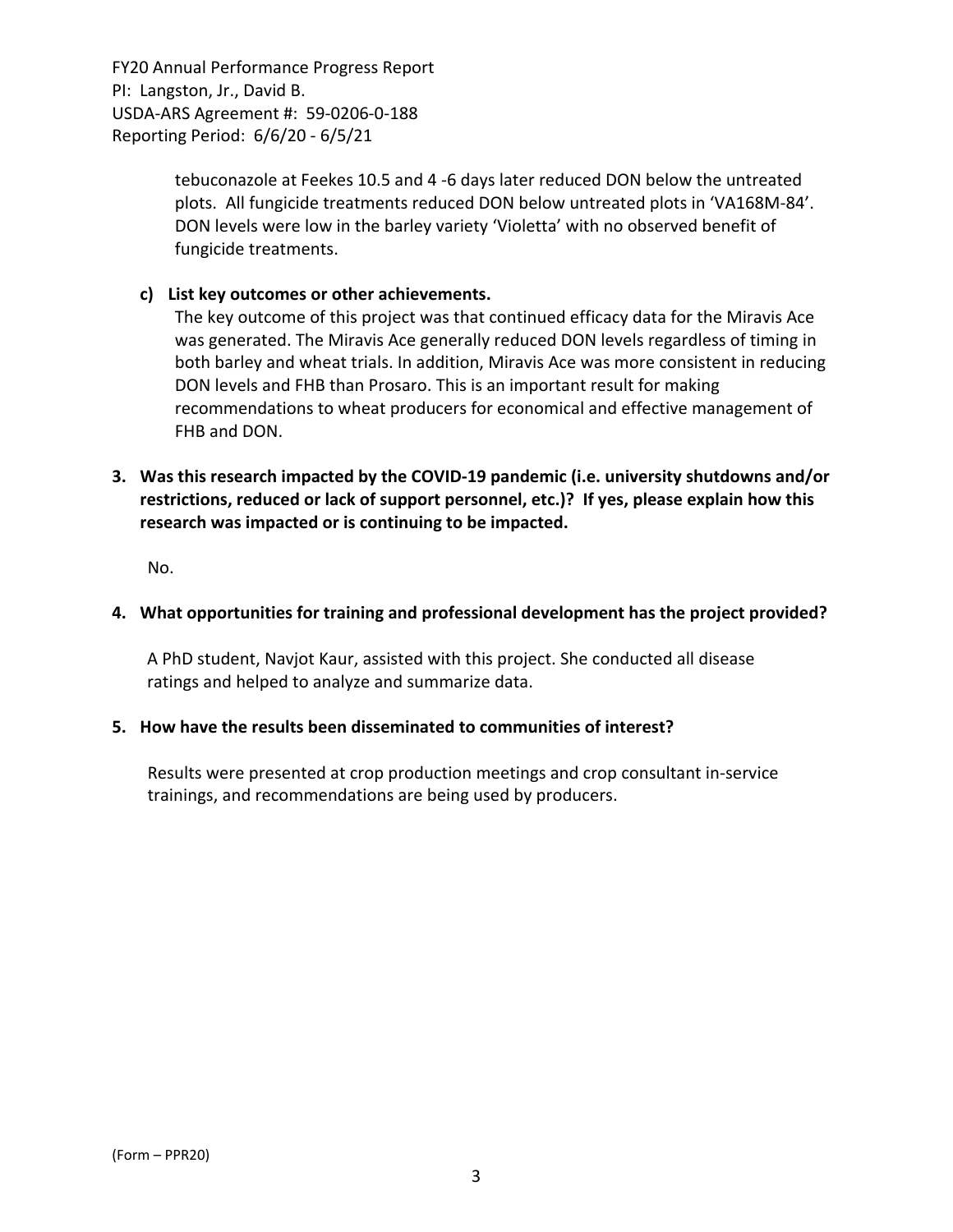## **Training of Next Generation Scientists**

**Instructions:** Please answer the following questions as it pertains to the FY20 award period (6/6/20 ‐ 6/5/21). The term "support" below includes any level of benefit to the student, ranging from full stipend plus tuition to the situation where the student's stipend was paid from other funds, but who learned how to rate scab in a misted nursery paid for by the USWBSI, and anything in between.

**1. Did any graduate students in your research program supported by funding from your USWBSI grant earn their MS degree during the FY19 award period?**  $\Box$ Yes  $\boxtimes$ No  $\Box$  Not Applicable

**If yes, how many?** Click to enter number here.

**2. Did any graduate students in your research program supported by funding from your USWBSI grant earn their Ph.D. degree during the FY19 award period?**

| $\boxtimes$ Yes | $\square$ No      | $\Box$ Not Applicable |
|-----------------|-------------------|-----------------------|
|                 | If yes, how many? |                       |

**3. Have any post docs who worked for you during the FY19 award period and were supported by funding from your USWBSI grant taken faculty positions with universities?**  $\Box$ Yes  $\boxtimes$ No  $\Box$  Not Applicable

**If yes, how many?** Click to enter number here.

**4. Have any post docs who worked for you during the FY19 award period and were supported by funding from your USWBSI grant gone on to take positions with private ag‐ related companies or federal agencies?**

 $\square$ Yes  $\square$ No  $\square$  Not Applicable

**If yes, how many?** Click to enter number here.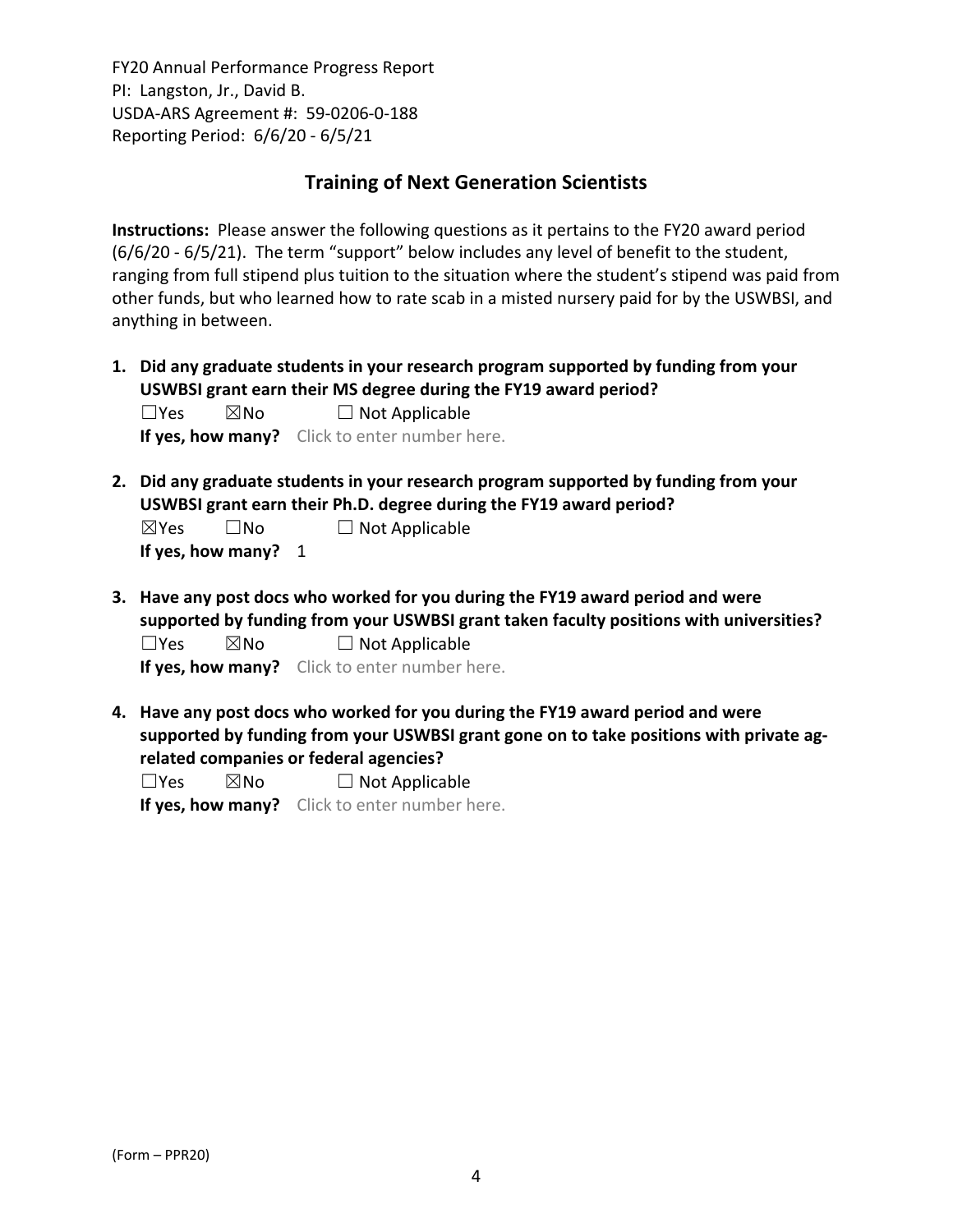# **Release of Germplasm/Cultivars**

**Instructions:** In the table below, list all germplasm and/or cultivars released with full or partial support through the USWBSI during the FY20 award period (6/6/20 - 6/5/21). All columns must be completed for each listed germplasm/cultivar. Use the key below the table for Grain Class abbreviations. 

NOTE: Leave blank if you have nothing to report or if your grant did NOT include any VDHR-related projects.

| <b>Name of Germplasm/Cultivar</b> | <b>Grain Class</b>    | <b>FHB Resistance</b>                                  | <b>FHB</b><br><b>Rating</b><br>$(0-9)$ | Year<br>Released |
|-----------------------------------|-----------------------|--------------------------------------------------------|----------------------------------------|------------------|
| N/A                               | Select Grain<br>Class | Select what represents<br>your most resistant<br>check | Enter as<br>text 0-9<br>rating         | Select Year      |
| Click here to enter text.         | Select Grain<br>Class | Select what represents<br>your most resistant<br>check | Enter as<br>text 0-9<br>rating         | Select Year      |
| Click here to enter text.         | Select Grain<br>Class | Select what represents<br>your most resistant<br>check | Enter as<br>text 0-9<br>rating         | Select Year      |
| Click here to enter text.         | Select Grain<br>Class | Select what represents<br>your most resistant<br>check | Enter as<br>text 0-9<br>rating         | Select Year      |
| Click here to enter text.         | Select Grain<br>Class | Select what represents<br>your most resistant<br>check | Enter as<br>text 0-9<br>rating         | Select Year      |
| Click here to enter text.         | Select Grain<br>Class | Select what represents<br>your most resistant<br>check | Enter as<br>text 0-9<br>rating         | Select Year      |
| Click here to enter text.         | Select Grain<br>Class | Select what represents<br>your most resistant<br>check | Enter as<br>text 0-9<br>rating         | Select Year      |
| Click here to enter text.         | Select Grain<br>Class | Select what represents<br>your most resistant<br>check | Enter as<br>text 0-9<br>rating         | Select Year      |
| Click here to enter text.         | Select Grain<br>Class | Select what represents<br>your most resistant<br>check | Enter as<br>text 0-9<br>rating         | Select Year      |
| Click here to enter text.         | Select Grain<br>Class | Select what represents<br>vour most resistant<br>check | Enter as<br>text 0-9<br>rating         | Select Year      |
| Click here to enter text.         | Select Grain<br>Class | Select what represents<br>your most resistant<br>check | Enter as<br>text 0-9<br>rating         | Select Year      |
| Click here to enter text.         | Select Grain<br>Class | Select what represents<br>your most resistant<br>check | Enter as<br>text 0-9<br>rating         | Select Year      |
| Click here to enter text.         | Select Grain<br>Class | Select what represents<br>your most resistant<br>check | Enter as<br>text 0-9<br>rating         | Select Year      |
| Click here to enter text.         | Select Grain<br>Class | Select what represents<br>your most resistant<br>check | Enter as<br>text 0-9<br>rating         | Select Year      |

**NOTE:** List the associated release notice or publication under the appropriate sub-section in the 'Publications' section of the FPR.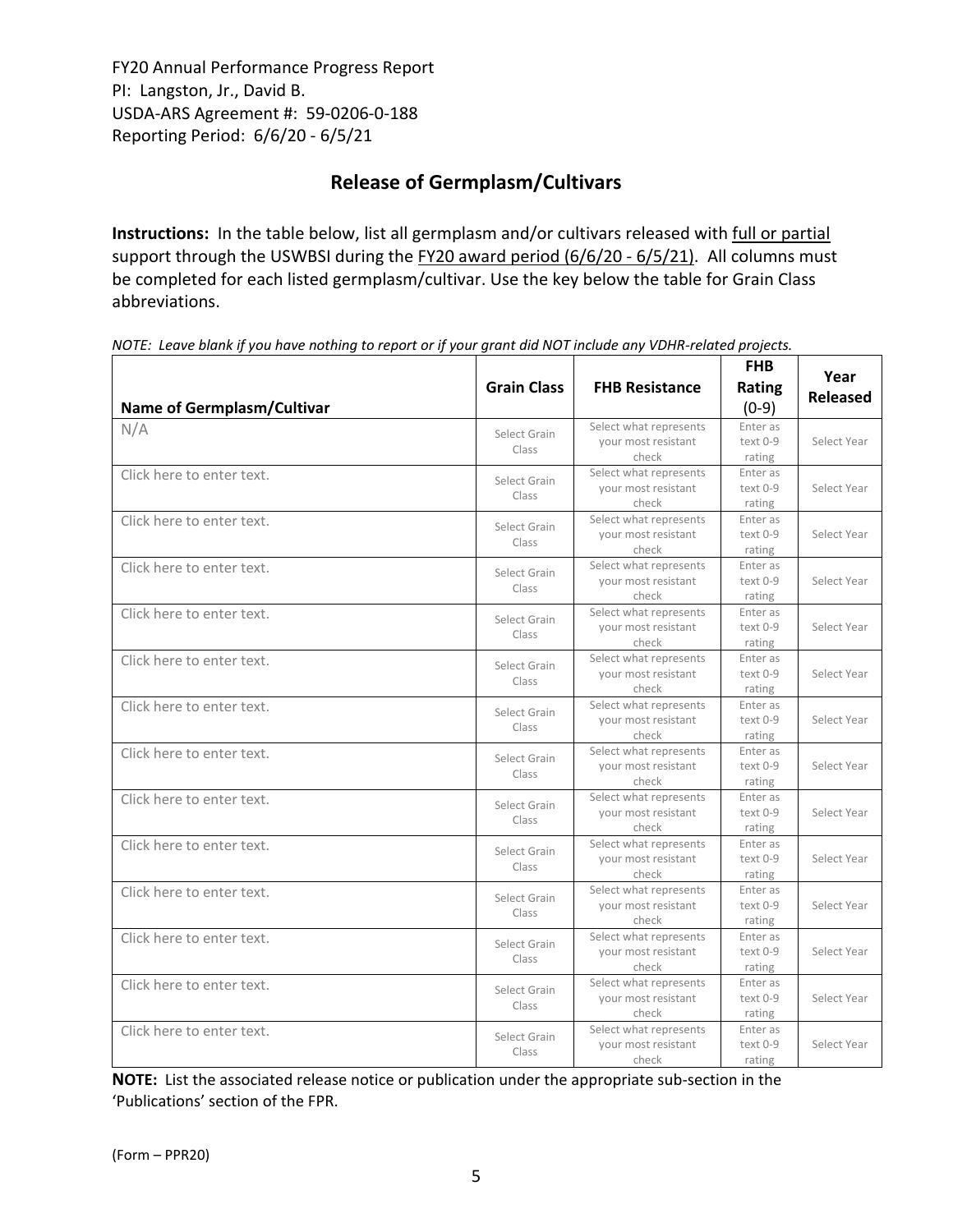## **Publications, Conference Papers, and Presentations**

**Instructions:** Refer to the PR\_Instructions for detailed more instructions for listing publications/presentations about your work that resulted from all of the projects included in the FY20 grant award. Only citations for publications published (submitted or accepted) or presentations presented during the **award period (6/6/20 ‐ 6/5/21**) should be included. If you did not publish/submit or present anything, state 'Nothing to Report' directly above the Journal publications section.

NOTE: Directly below each citation, you **must** indicate the Status (i.e. published, submitted, etc.) and whether acknowledgement of Federal support was indicated in the publication/ presentation. See example below for a poster presentation with an abstract:

Winn, Z.J., Acharya, R., Lyerly, J., Brown‐Guedira, G., Cowger, C., Griffey, C., Fitzgerald, J., Mason R.E., and Murphy, J.P. (2020, Dec 7‐11). Mapping of Fusarium Head Blight Resistance in NC13‐20076 Soft Red Winter Wheat (p. 12). In: Canty, S., Hoffstetter, A. and Dill‐Macky, R. (Eds.), *Proceedings of the 2020 National Fusarium Head Blight Forum*. https://scabusa.org/pdfs/NFHBF20\_Proceedings.pdf. Status: Abstract Published and Poster Presented Acknowledgement of Federal Support: YES (Abstract and Poster)

## **Journal publications.**

Nothing to report.

#### **Books or other non‐periodical, one‐time publications.**

Nothing to report.

#### **Other publications, conference papers and presentations**.

Kelly, H. 2021. Wheat Disease Update and Fungicide Considerations. News article on blog news.utcrops.com published April 21, 2021. https://news.utcrops.com/2021/04/wheat-disease-update-and-fungicideconsiderations‐2/ Status: published blog/newsletter article Acknowledgement of Federal Support: Yes

Luis, J.M., Ng, S.J., Bergstrom, G., Bissonnette, K., Bowen, K., Bradley, C., Byamukama, E., Chilvers, M., Collins, A., Cowger, C., Darby, H., DeWolf, E., Dill‐Macky, R., Esker, P., Friskop, A., Kleczewski, N., Koehler, A., Madden, L., Marshall, J., Mehl, H., Moraes, W.,